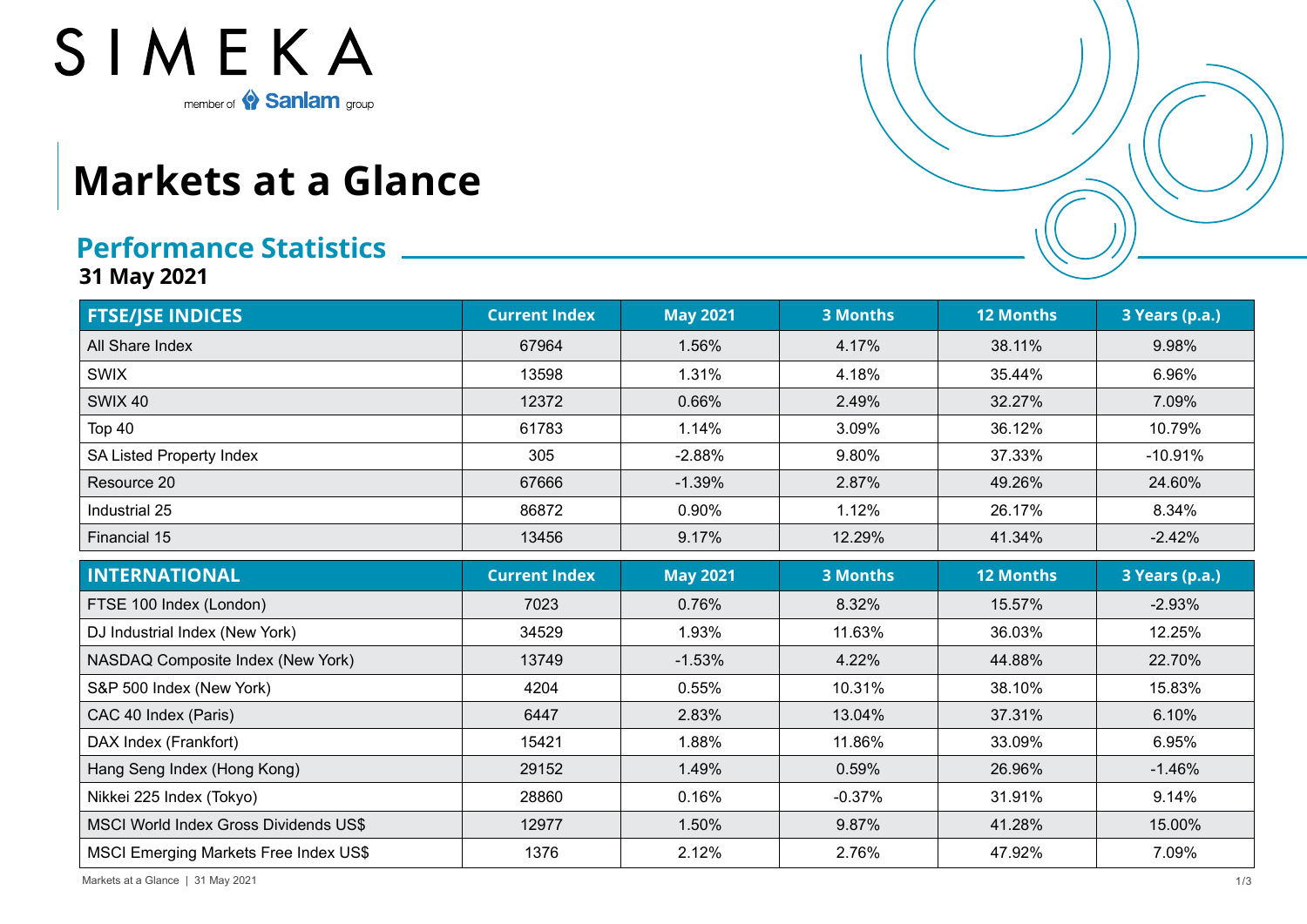| <b>FIXED INTEREST</b> | <b>May 2021</b> | 3 Months | <b>12 Months</b> | 3 Years (p.a.) | 5 Years (p.a.) |
|-----------------------|-----------------|----------|------------------|----------------|----------------|
| <b>ALBI</b>           | 3.73%           | 3.01%    | 11.11%           | 8.42%          | 9.79%          |
| <b>STeFI</b>          | 0.31%           | 0.93%    | 4.15%            | 6.14%          | 6.69%          |
| <b>INFLATION</b>      | <b>May 2021</b> | 3 Months | <b>12 Months</b> | 3 Years (p.a.) | 5 Years (p.a.) |
| <b>CPI</b>            | 0.67%           | 2.04%    | 4.43%            | 3.92%          | 4.32%          |
| PPI                   | 0.68%           | 2.68%    | 6.70%            | 4.77%          | 4.67%          |

Note: Inflation figures have a one month lag period

| <b>EXCHANGE RATES</b>    | 31 May 2021        | <b>30 April 2021</b> | 28 February 2021   | 31 May 2020        | 31 May 2018        |
|--------------------------|--------------------|----------------------|--------------------|--------------------|--------------------|
| ZAR/US\$                 | R <sub>13.74</sub> | R <sub>14.50</sub>   | R <sub>15.13</sub> | R <sub>17.54</sub> | R <sub>12.70</sub> |
| ZAR/EUR                  | R <sub>16.80</sub> | R <sub>17.42</sub>   | R <sub>18.26</sub> | R <sub>19.48</sub> | R <sub>14.85</sub> |
| ZAR/GBP                  | R <sub>19.53</sub> | R20.03               | R21.08             | R21.67             | R <sub>16.89</sub> |
| <b>COMMODITIES</b>       | 31 May 2021        | <b>30 April 2021</b> | 28 February 2021   | 31 May 2020        | 31 May 2018        |
| Gold US\$/oz             | \$1,899.95         | \$1,767.65           | \$1,742.85         | \$1,728.70         | \$1,305.35         |
| Platinum US\$/oz         | \$1,170.00         | \$1,218.00           | \$1,204.00         | \$825.00           | \$907.00           |
| Oil (Brent) US\$/barrel  | \$69.33            | \$66.76              | \$64.42            | \$37.84            | \$77.80            |
| <b>INTEREST RATES</b>    | 31 May 2021        | <b>30 April 2021</b> | 28 February 2021   | 31 May 2020        | 31 May 2018        |
| <b>SA REPO RATE</b>      | 3.50%              | 3.50%                | 3.50%<br>3.75%     |                    | 6.50%              |
| <b>ECB INTEREST RATE</b> | $0.00\%$           | $0.00\%$             | $0.00\%$           | $0.00\%$           | $0.00\%$           |
| US FEDERAL RATE          | 0.25%              | 0.25%                | 0.25%              | 0.25%              | 1.75%              |

Note: Information stated as at the date indicated